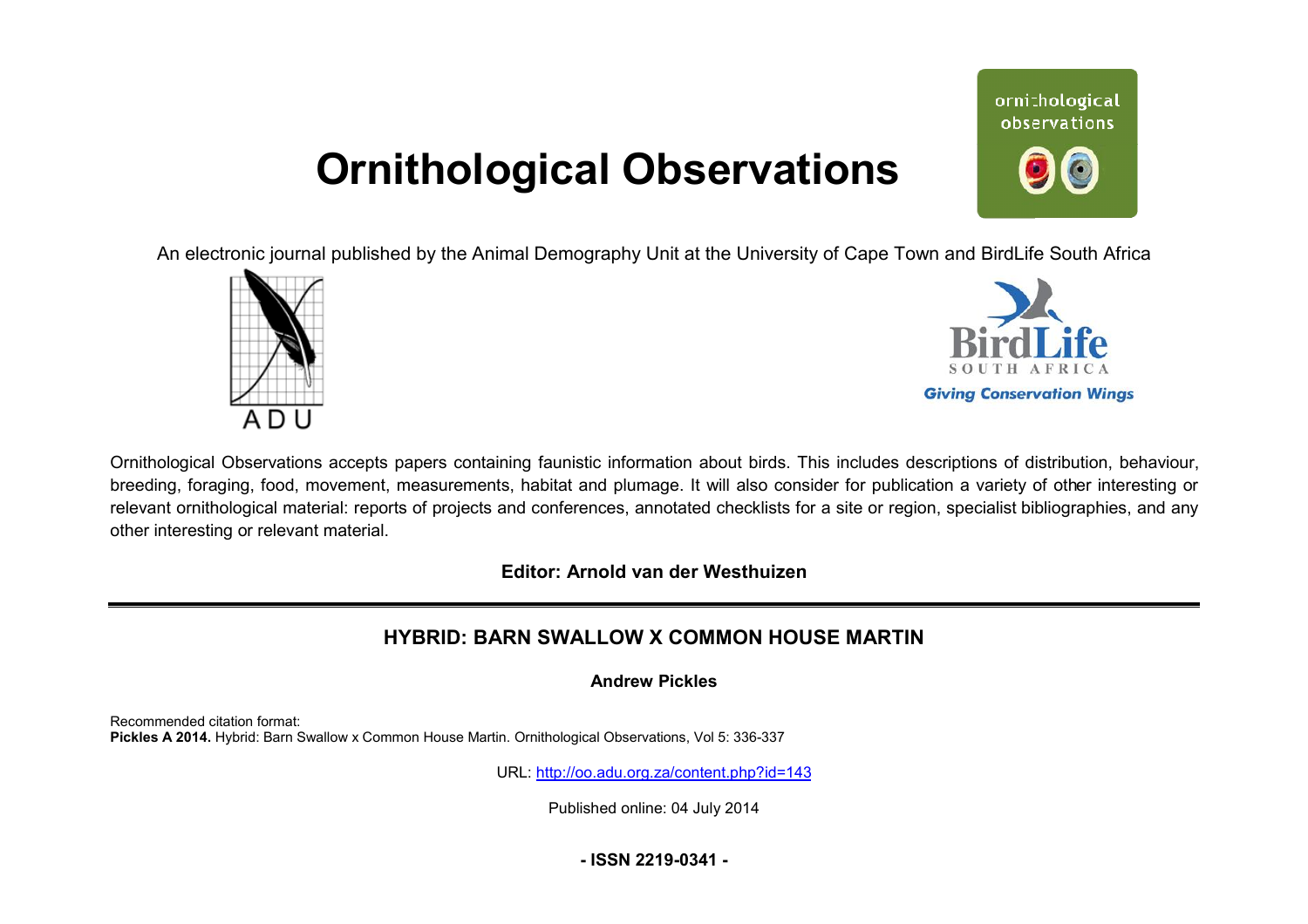## **HYBRID: BARN SWALLOW X COMMON HOUSE MARTIN**

*Andrew Pickles\**

Citizen Scientist Umzumbe, KwaZulu-Natal

\* Corresponding author: [barbet@venturenet.co.za](mailto:barbet@venturenet.co.za)

During my Barn Swallow ringing this season I have managed to capture quite a few other species besides the target species in the mistnets. Other than the usual weavers and widows, there have been a couple of Red-headed Quelea males (in full breeding plumage) as well as a female (with brood patch).

Other Hirundine species and relatives that were captured included Lesser Striped Swallows (being the most common), a single Greater Striped Swallow (a first sighting for me on the coast of southern KZN, Striped Swallow (a first sighting for me on the coast of southern KZN,<br>common from about 20 km inland), Black Saw-wings, White-throated Swallow (adult and immature birds), Sand Martin, a couple of Banded Martin (also a first record for the coast, normally only seen 60 km inland), Common House Martin, Little Swift and White-rumped **Swift.** 

On 19 February 2014 I mistnetted a Barn Swallow x Common House Martin hybrid. To the eye this particular bird appeared to be more House Martin than Barn Swallow even though the measurements fall exactly between those of the two species. In the hand the bird felt substantially smaller than the Barn Swallow.

**Mass** 15 g 17-20 g

**Tail** 57 mm >65 mm

**Table 1: Measurements of the two parent species and a hybrid**

**House Martin Barn** Swallow

The bird was blue on the back which was to be expected from both parent species. The tarsus and hind claw of the hybrid had partial feathering compared to the House Martin with full feathering on the feathering compared to the House Martin with full feathering on the<br>tarsus and all claws. The tail had no sign of any streamers (even though the bird was in moult) and the tail feathers had no white windows characteristic of Barn Swallows. The rump had a mottled white band compared to the House Martin's full white band. The biggest give-away however was the throat which was a paler colour biggest give-away however was the throat which was a paler colour<br>of the Barn Swallow and a very small (virtually undetectable) dark band below the red colour. The red patch on the fore-crown was absent.

This hybrid is not uncommon as there are numerous records of the parent species interbreeding – however this was a first capture for me. A friend who has between 10 and 12 Barn Swallow nests in his me. A friend who has between 10 and 12 Barn Swallow nests in his<br>barn in Finland recorded his first hybrid 2 seasons ago. Out of 250 000 Barn Swallows ringed in Finland over the last 10 years a total of 236 hybrids were ringed.

**- oo0oo -** 

 **Hybrid** 16 g 115 mm 60 mm